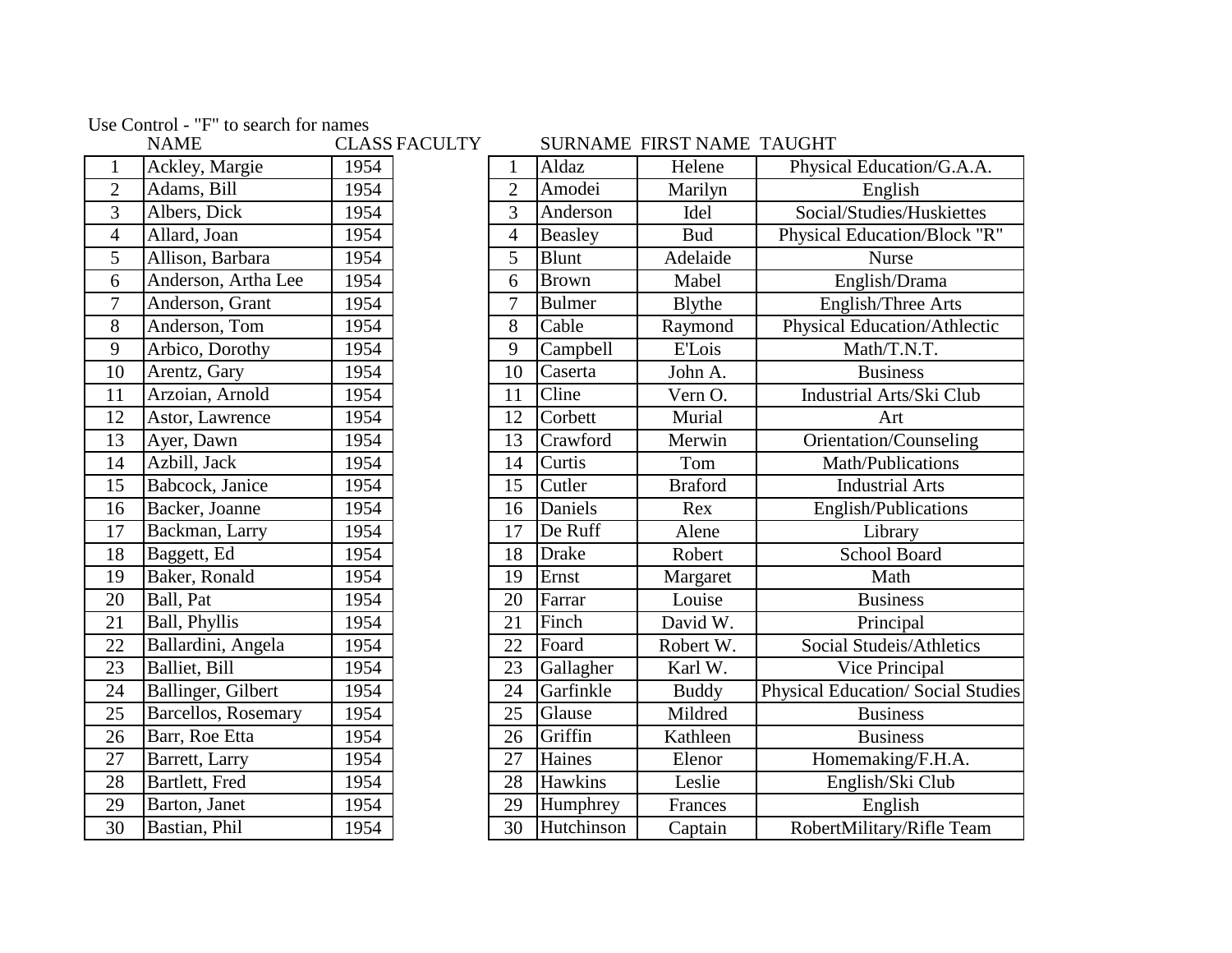| 31              | Bath, Dick          | 1954 |
|-----------------|---------------------|------|
| $\overline{32}$ | Beemer, Joan        | 1954 |
| 33              | Belaustegi, Joyce   | 1954 |
| 34              | Bensley, Gail       | 1954 |
| 35              | Benton, Eddy        | 1954 |
| 36              | Bernotski, Dennis   | 1954 |
| 37              | Bertrand, Pat       | 1954 |
| 38              | Bianco, Vanessa     | 1954 |
| 39              | Blanchard, Dorothy  | 1954 |
| 40              | Blomdal, Al         | 1954 |
| 41              | Borgognone, Ronald  | 1954 |
| 42              | Bortolin, Richard   | 1954 |
| 43              | Bowman, Doris       | 1954 |
| 44              | Bradburn, Fred      | 1954 |
| 45              | Branch, Shelley     | 1954 |
| 46              | Brandis, Howard     | 1954 |
| 47              | Brooks, Carolyn     | 1954 |
| 48              | Brown, Bob E.       | 1954 |
| 49              | Brown, Bob S.       | 1954 |
| 50              | Brown, Connie       | 1954 |
| 51              | Brown, Ray          | 1954 |
| 52              | Burgess, Donna      | 1954 |
| 53              | Callahan, Ruth      | 1954 |
| 54              | Camazzi, Arthur     | 1954 |
| 55              | Campbell, Bill      | 1954 |
| 56              | Canepa, Evelyn      | 1954 |
| 57              | Capriotti, Mardelle | 1954 |
| 58              | Carnel, Ed          | 1954 |
| 59              | Carrington, Jack    | 1954 |
| 60              | Catlin, Charles     | 1954 |
| 61              | Chanslor, Craig     | 1954 |

| 31              | Bath, Dick                 | 1954 | 31 | Johns        | Genevieve      | English/Dramatics             |
|-----------------|----------------------------|------|----|--------------|----------------|-------------------------------|
| 32              | Beemer, Joan               | 1954 | 32 | Joseph       | Roger          | English/Filibusters           |
| $\overline{33}$ | Belaustegi, Joyce          | 1954 | 33 | Kilpatrick   | Hattie Mae     | <b>Business</b>               |
| $\overline{34}$ | Bensley, Gail              | 1954 | 34 | King         | Aldene B.      | Homemaking/F.H.A.             |
| $\overline{35}$ | Benton, Eddy               | 1954 | 35 | Lehners      | Florence       | English                       |
| $\overline{36}$ | Bernotski, Dennis          | 1954 | 36 | Marean       | John           | Science/Camera Club           |
| $\overline{37}$ | Bertrand, Pat              | 1954 | 37 | Martin       | Marian L.      | <b>Math/Honor Society</b>     |
| 38              | Bianco, Vanessa            | 1954 | 38 | McGirk       | Mary           | Physical Education/G.A.A.     |
| 39              | <b>Blanchard</b> , Dorothy | 1954 | 39 | Morby        | Andrew         | Language                      |
| 40              | Blomdal, Al                | 1954 | 40 | <b>Myers</b> | Glen           | School Board                  |
| 41              | Borgognone, Ronald         | 1954 | 41 | <b>Myles</b> | <b>Beverly</b> | <b>Business</b>               |
| 42              | Bortolin, Richard          | 1954 | 42 | Neal         | Donald         | English/Publications          |
| 43              | Bowman, Doris              | 1954 | 43 | Ohlson       | Wendell B.     | Industrial Arts/T.N.T.        |
| 44              | Bradburn, Fred             | 1954 | 44 | Oviatt       | Martha         | English/Dramatics             |
| $\overline{45}$ | <b>Branch, Shelley</b>     | 1954 | 45 | Picollo      | Marvin         | Orientation/Counseling        |
| 46              | <b>Brandis</b> , Howard    | 1954 | 46 | Robb         | John           | Social Studies/Block "R"      |
| 47              | Brooks, Carolyn            | 1954 | 47 | Rosaschi     | Andrew         | Counseling/Citizenship        |
| $\overline{48}$ | Brown, Bob E.              | 1954 | 48 | Rosenberg    | Earl           | <b>Social Studies</b>         |
| 49              | Brown, Bob S.              | 1954 | 49 | Ross         | Silas Jr.      | <b>School Board</b>           |
| 50              | Brown, Connie              | 1954 | 50 | Roth         | Marvin         | Language                      |
| $\overline{51}$ | Brown, Ray                 | 1954 | 51 | Roush        | Lyle A.        | Physical Education'           |
| $\overline{52}$ | Burgess, Donna             | 1954 | 52 | Sanford      | Wm.            | <b>School Board</b>           |
| $\overline{53}$ | Callahan, Ruth             | 1954 | 53 | Singleton    | Beulah         | <b>Social Studies</b>         |
| 54              | Camazzi, Arthur            | 1954 | 54 | Slight       | Glenn L.       | Music/Emblem Club             |
| $\overline{55}$ | Campbell, Bill             | 1954 | 55 | Slotto       | Ivan           | Science/Science Club          |
| $\overline{56}$ | Canepa, Evelyn             | 1954 | 56 | Stern        | Anna Maud      | <b>Business/Honor Society</b> |
| 57              | Capriotti, Mardelle        | 1954 | 57 | Tellaisha    | John           | Music/Three Arts              |
| $\overline{58}$ | Carnel, Ed                 | 1954 | 58 | Thompson     | Gordon         | School Board                  |
| 59              | Carrington, Jack           | 1954 | 59 | Trabert      | Marion         | Math/T.N.T.                   |
| $\overline{60}$ | Catlin, Charles            | 1954 | 60 | Trachok      | Richard        | Math/Athletics                |
| $\overline{61}$ | Chanslor, Craig            | 1954 | 61 | Watt         | Margaret       | Science/Scalpel & Forceps     |
|                 |                            |      |    |              |                |                               |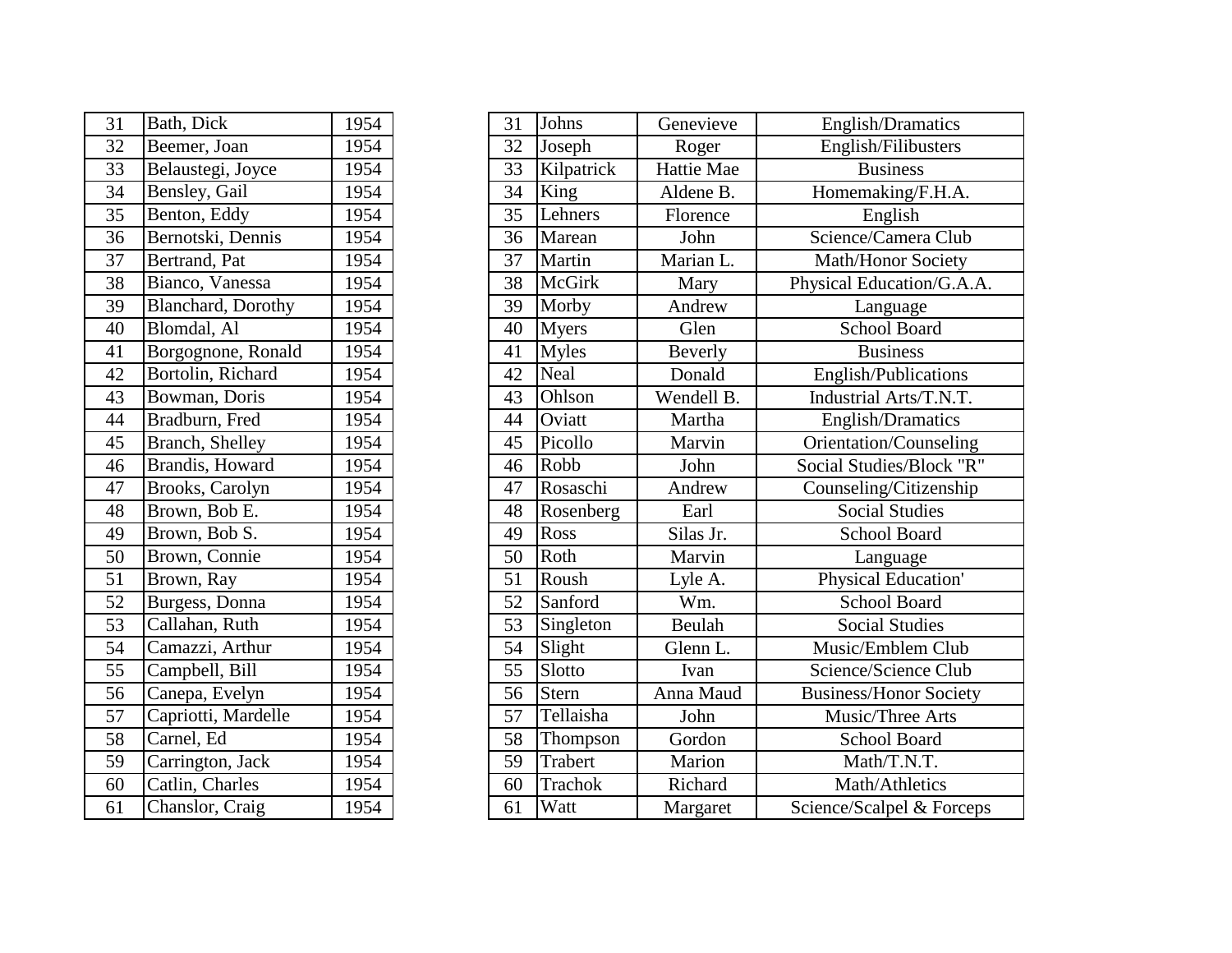| 62              | Chappellet, Felicia  | 1954 |
|-----------------|----------------------|------|
| 63              | Choate, Margaret     | 1954 |
| 64              | Christensen, Kathy   | 1954 |
| 65              | Cimijotti, Peggy     | 1954 |
| 66              | Clock, Gene          | 1954 |
| 67              | Cluts, Corlyn        | 1954 |
| 68              | Coalwell, Dorothy    | 1954 |
| 69              | Cobb, Leon           | 1954 |
| 70              | Coffman, Larry       | 1954 |
| 71              | Colgan, Pat          | 1954 |
| 72              | Conlin, Martin       | 1954 |
| 73              | Cook, Doris          | 1954 |
| 74              | Cook, Wilbur         | 1954 |
| $\overline{75}$ | Corcoran, Marilyn    | 1954 |
| $\overline{76}$ | Cordone, Norma       | 1954 |
| $\overline{77}$ | Crume, Eddie         | 1954 |
| 78              | Curtis, Bart         | 1954 |
| 79              | Dangberg, John       | 1954 |
| 80              | De Angeli, Jan       | 1954 |
| 81              | De Angeli, Jay       | 1954 |
| 82              | Demuth, John         | 1954 |
| 83              | Depoali, Dick        | 1954 |
| 84              | Devencenzi, Angelina | 1954 |
| 85              | Dickinson, Hirestine | 1954 |
| 86              | Dieckman, Gene       | 1954 |
| 87              | Dollinger, Steve     | 1954 |
| 88              | Dossey, Jack         | 1954 |
| 89              | Dover, Barbara       | 1954 |
| 90              | Dredge, Ross         | 1954 |
| 91              | Drisdale, Joyce      | 1954 |
| 92              | Durkee, Vernon       | 1954 |

| 62 | Chappellet, Felicia | 1954 | 62 | Wheeler    | Sessions | Science/Scalpel & Forceps         |
|----|---------------------|------|----|------------|----------|-----------------------------------|
| 63 | Choate, Margaret    | 1954 | 63 | Whittemore | Robert   | <b>Social Studies</b>             |
| 64 | Christensen, Kathy  | 1954 | 64 | Williams   | Tom      | <b>Driver Training Instructor</b> |
| 65 | Cimijotti, Peggy    | 1954 | 65 | Wilton     | Jean     | Physical Education/G.A.A.         |
| 66 | Clock, Gene         | 1954 | 66 | Woods      | Richard  | English/Three Arts                |
| 67 | Cluts, Corlyn       | 1954 | 67 | Wooster    | Earl     | Superintendent                    |
| 68 | Coalwell, Dorothy   | 1954 | 68 | Zeni       | Anthony  | Language/International Club       |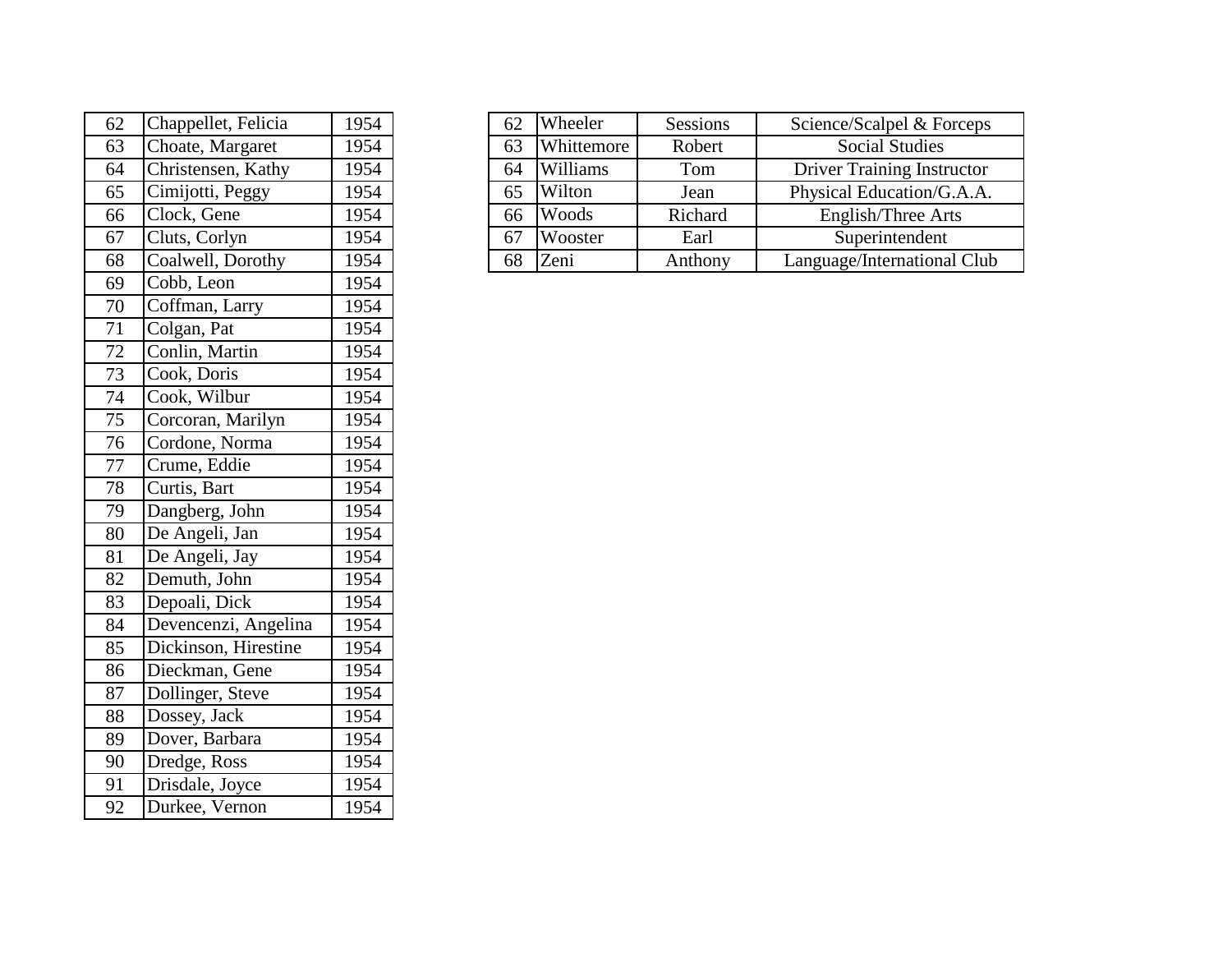| 93               | Duvall, Fred         | 1954 |
|------------------|----------------------|------|
| 94               | Dwyer, Alice         | 1954 |
| 95               | Dye, Dotty           | 1954 |
| 96               | Eaton, Jim           | 1954 |
| 97               | Eddleman, Bill       | 1954 |
| 98               | Edwards, Marva       | 1954 |
| 99               | Ehlo, Grover         | 1954 |
| 100              | Ellison, Joe         | 1954 |
| 101              | Enewold, Bob         | 1954 |
| 102              | Esser, Betty         | 1954 |
| 103              | Farros, Angelina     | 1954 |
| 104              | Ferretto, Anna May   | 1954 |
| 105              | Feuerstein, Leola    | 1954 |
| 106              | Fisher, Robert       | 1954 |
| 107              | Fitch, Roy           | 1954 |
| 108              | Force, Donna         | 1954 |
| 109              | Forson, Martha       | 1954 |
| 110              | Fry, Jo Ann          | 1954 |
| $11\overline{1}$ | Fujii, Ken           | 1954 |
| 112              | Gardner, Bob         | 1954 |
| <sup>1</sup> 13  | Gardner, Keith       | 1954 |
| 114              | Garell, Judy         | 1954 |
| 115              | Garner, Jean         | 1954 |
| 116              | Garner, Joan         | 1954 |
| 117              | Garner, June         | 1954 |
| 118              | Geister, Martha      | 1954 |
| 119              | Ghiggeri, Zelda      | 1954 |
| 120              | Gilbert, Jim         | 1954 |
| 121              | Ginsburg, David      | 1954 |
| 122              | Giordano, Tony Ralph | 1954 |
| 123              | Grafton, Judy        | 1954 |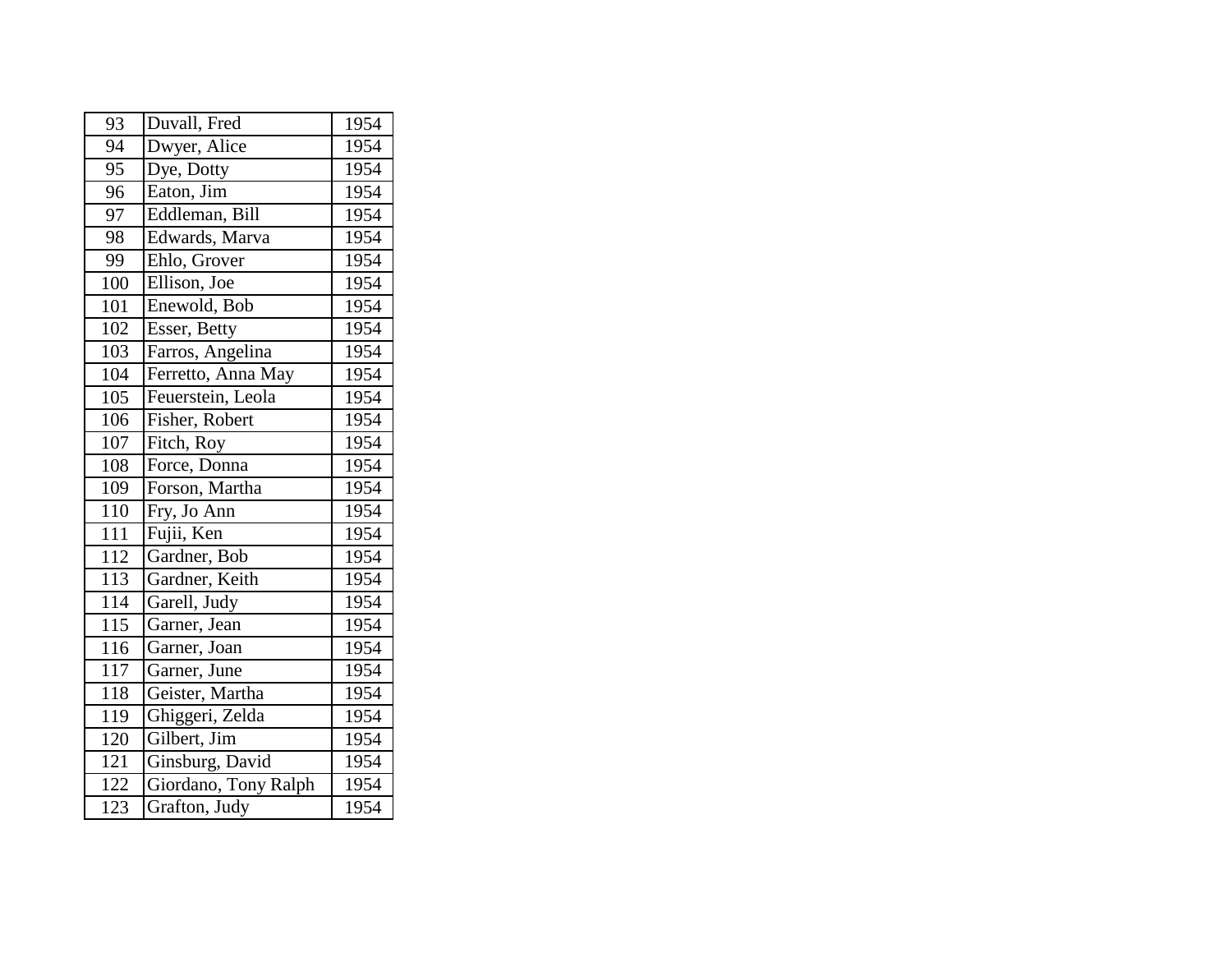| 124 | Grow, Joan           | 1954 |
|-----|----------------------|------|
| 125 | Guerrera, Carolee    | 1954 |
| 126 | Gung, Doreen         | 1954 |
| 127 | Hancock, Ann         | 1954 |
| 128 | Harmon, Charles      | 1954 |
| 129 | Hart, Sidney Ann     | 1954 |
| 130 | Henderson, Earline   | 1954 |
| 131 | Hendricks, Barbara   | 1954 |
| 132 | Hermansen, Richard   | 1954 |
| 133 | Houston, Jacquie     | 1954 |
| 134 | Hummel, Sam          | 1954 |
| 135 | Hunt, Bill           | 1954 |
| 136 | Hunter, Richard      | 1954 |
| 137 | Hutton, Gwen         | 1954 |
| 138 | Jones, Ardyth        | 1954 |
| 139 | Kaminski, Danny      | 1954 |
| 140 | Kane, Diane          | 1954 |
| 141 | Kearney, Bill        | 1954 |
| 142 | Kearns, Tom          | 1954 |
| 143 | King, Gail           | 1954 |
| 144 | King, Jackie         | 1954 |
| 145 | Kinney, Merle        | 1954 |
| 146 | Kitchen, Ron         | 1954 |
| 147 | Kitts, Don           | 1954 |
| 148 | Kleppe, Marilyn      | 1954 |
| 149 | Knoles, Gary         | 1954 |
| 150 | La Motte, Gary       | 1954 |
| 151 | Lamb, Harold         | 1954 |
| 152 | Lancerini, Georgeann | 1954 |
| 153 | Larson, Edna Arlene  | 1954 |
| 154 | Lazovich, Rose       | 1954 |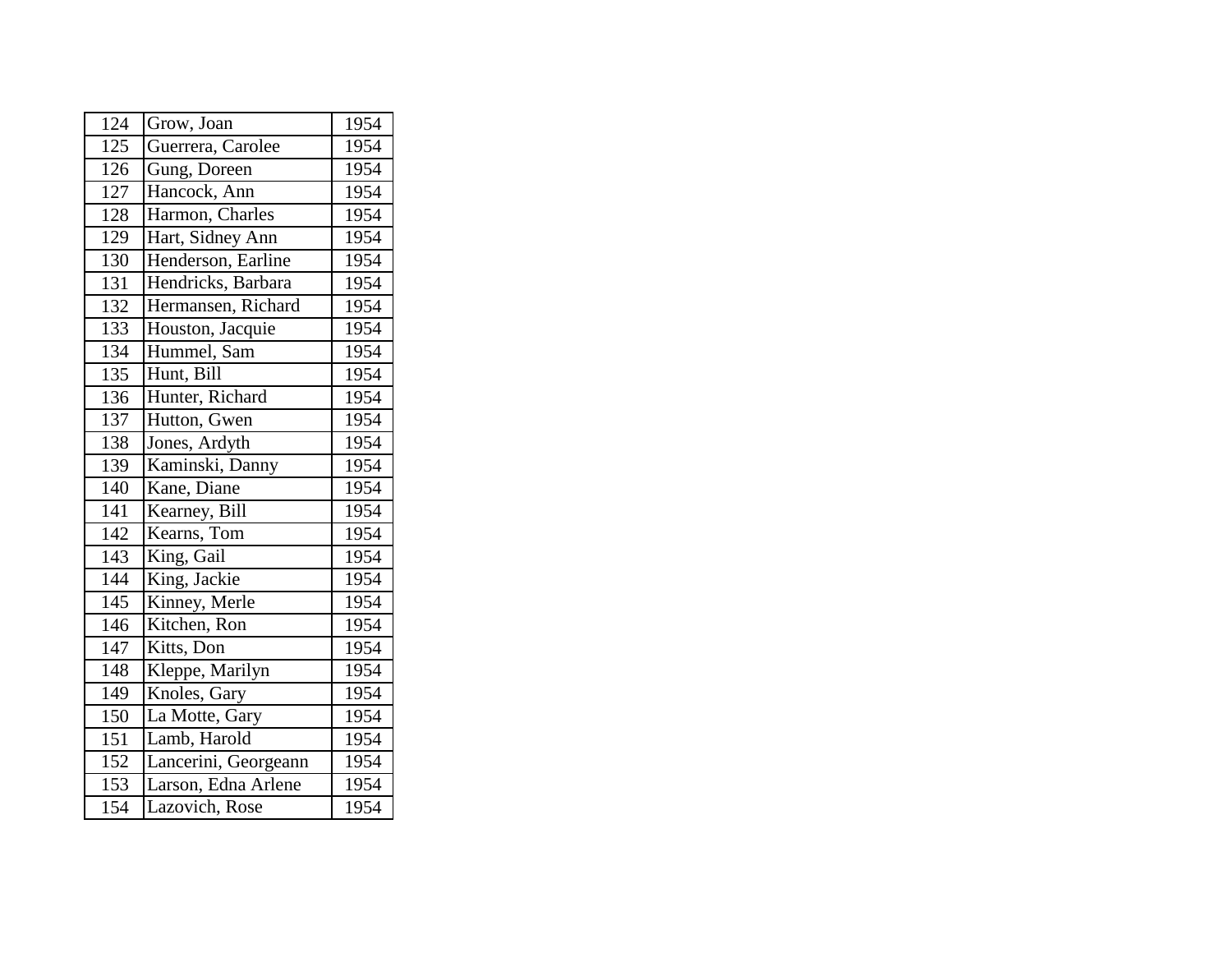| 155 | Liska, Marlene        | 1954 |
|-----|-----------------------|------|
| 156 | Ludlow, Colleen       | 1954 |
| 157 | Lyons, Nancy          | 1954 |
| 158 | Machen, Louise        | 1954 |
| 159 | MacPhee, Laura        | 1954 |
| 160 | Manoukian, Jackie     | 1954 |
| 161 | Mansfield, Alan       | 1954 |
| 162 | Markoski, Dorothy     | 1954 |
| 163 | Martelle, Acel        | 1954 |
| 164 | Martin, Judy          | 1954 |
| 165 | Martinez, Ramon       | 1954 |
| 166 | Mavrak, John          | 1954 |
| 167 | McAllister, Joan      | 1954 |
| 168 | McDonough, Marie      | 1954 |
| 169 | McKibben, Joe         | 1954 |
| 170 | McNeil, Dan           | 1954 |
| 171 | Melton, Paula         | 1954 |
| 172 | Merickel, Peggy Joyce | 1954 |
| 173 | Metzker, Mary Lee     | 1954 |
| 174 | Meyers, Jean          | 1954 |
| 175 | Miller, Don           | 1954 |
| 176 | Miller, Grace         | 1954 |
| 177 | Miller, Loretta       | 1954 |
| 178 | Miner, Carter         | 1954 |
| 179 | Miranda, Bob          | 1954 |
| 180 | Molineux, Penelope    | 1954 |
| 181 | Moore, Jerry          | 1954 |
| 182 | Moore, Norman         | 1954 |
| 183 | Morris, Packy         | 1954 |
| 184 | Morton, Yvonne        | 1954 |
| 185 | Mulcahy, Walter K.    | 1954 |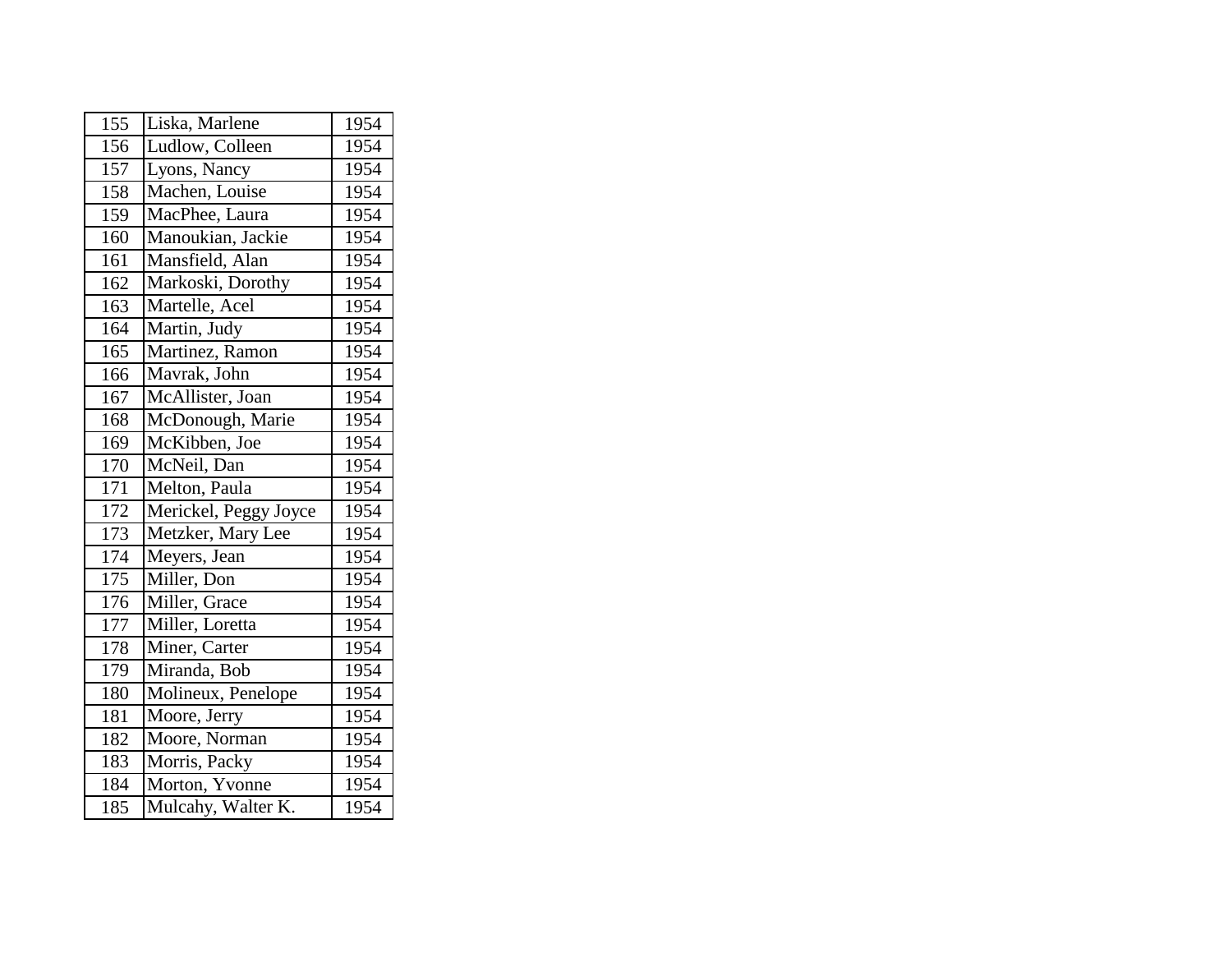| 186 | Murphy, George     | 1954              |
|-----|--------------------|-------------------|
| 187 | Nance, Betty       | 1954              |
| 188 | Nevin, Tom         | 1954              |
| 189 | Newman, Muriel     | 1954              |
| 190 | Nielson, Steve     | $19\overline{54}$ |
| 191 | Norstrom, Glen     | 1954              |
| 192 | North, John        | 1954              |
| 193 | Olivieri, Marion   | 1954              |
| 194 | Osgood, Ted        | 1954              |
| 195 | Paley, Jeanette    | 1954              |
| 196 | Parke, Diane       | 1954              |
| 197 | Parker, Frank      | 1954              |
| 198 | Pastrell, Darrell  | 1954              |
| 199 | Phalan, Jim        | 1954              |
| 200 | Phillips, Bob      | 1954              |
| 201 | Platt, Willa       | 1954              |
| 202 | Price, Donna       | 1954              |
| 203 | Quadrio, Lawrence  | 1954              |
| 204 | Rasmussen, Eileen  | 1954              |
| 205 | Recanzone, Elmo    | 1954              |
| 206 | Reimers, Carol     | 1954              |
| 207 | Rissone, Esther    | 1954              |
| 208 | Roberts, Judy      | 1954              |
| 209 | Robinson, George   | 1954              |
| 210 | Ronsheimer, Warren | 1954              |
| 211 | Ross, Alan         | 1954              |
| 212 | Ross, Jean         | 1954              |
| 213 | Rossi, Nick        | 1954              |
| 214 | Rundberg, Roger    | 1954              |
| 215 | Ryan, Mercer       | 1954              |
| 216 | Salas, Bill        | 1954              |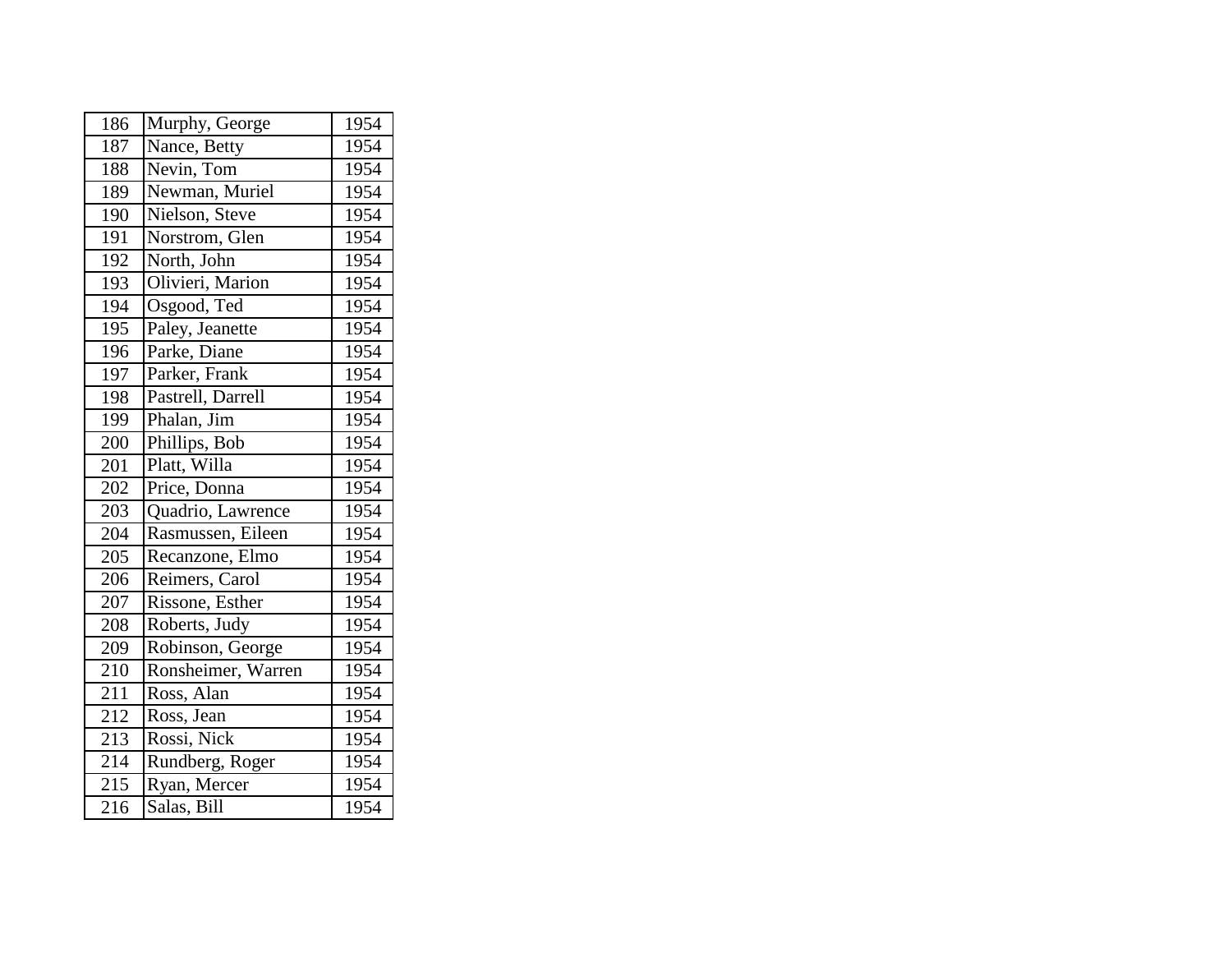| 217 | Sample, Phyllis     | 1954 |
|-----|---------------------|------|
| 218 | Samuels, Cameron    | 1954 |
| 219 | Sandorf, Charles    | 1954 |
| 220 | Saumer, Ellen       | 1954 |
| 221 | Schlageter, Marna   | 1954 |
| 222 | Schmidt, Lida       | 1954 |
| 223 | Scott, John         | 1954 |
| 224 | Seeman, Howard      | 1954 |
| 225 | Seevers, Marilyn    | 1954 |
| 226 | Seibert, Marsha     | 1954 |
| 227 | Shane, Toni         | 1954 |
| 228 | Sherwin, Mimma      | 1954 |
| 229 | Sibblad, John       | 1954 |
| 230 | Siragusa, Patricia  | 1954 |
| 231 | Sloat, Edwin        | 1954 |
| 232 | Smith, Dean         | 1954 |
| 233 | Smith, George       | 1954 |
| 234 | Smith, Joan         | 1954 |
| 235 | Smith, Mike         | 1954 |
| 236 | Snedden, Margaret   | 1954 |
| 237 | Sobrio, Marshall    | 1954 |
| 238 | Sorensen, Bud       | 1954 |
| 239 | Springer, Jean      | 1954 |
| 240 | Springer, Shirley   | 1954 |
| 241 | Stauts, Branden     | 1954 |
| 242 | Steneri, Arline     | 1954 |
| 243 | Stephens, Ronald    | 1954 |
| 244 | Stewart, Lou Dean   | 1954 |
| 245 | Stoy, Gene          | 1954 |
| 246 | Sumpter, Jay Calvin | 1954 |
| 247 | Todd, Reanon        | 1954 |